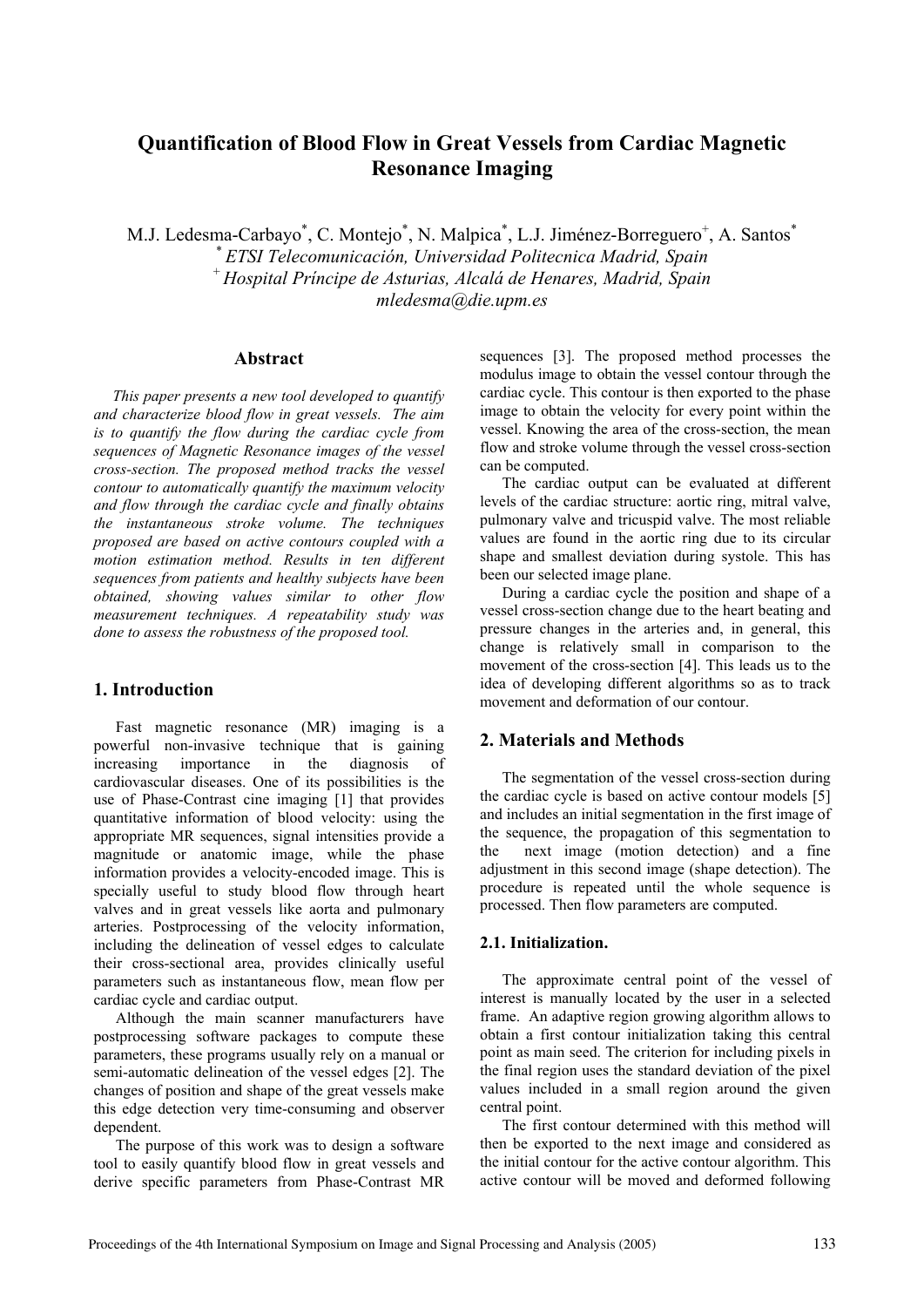the maximum image gradient for every image in the sequence, in two different steps: motion detection and shape detection as described in the next paragraphs.

### **2.2. Motion detection.**

This first step tracks the motion of the vessel crosssection without deforming the contour, performing an exhaustive search of the maximum gradient. We calculate several contours around the initial one and select the one with the maximum gradient. Studying in different sequences the maximum shift of the contour (due to the heart beating) between consecutive images, we have limited its movement to two pixels in any direction. We can apply this exhaustive search due to the small moving field of the contour; otherwise it would require a huge computational load. The graphical representation of this concept can be seen in Figure 1.



**Figure 1**. Motion detection step. Initial (*red*) and calculated contours following the image gradient (*blue*).

#### **2.3. Shape detection.**

Once we have obtained a contour that is close to the real edges of the vessel, the second step is to adjust it to the new vessel cross-section shape. Active contour models (or *snakes*) are proposed for this task [6]. Assuming that we have already reached a good approximation to the final contour, we just need a small deformation of the snake. Snake parameters have been carefully and experimentally adjusted [7].

By using the 'a priori' knowledge of the circular shape of our contours, we have introduced a slight modification in the iterative process, considering only the movements in the radial direction. This provides us with a constrained circular model that iterates in a quicker and easier way.

#### **2.4. Parameter computation**

Once the segmentation is completed through the whole sequence the software program is able to compute the most relevant parameters.

The segmentation procedure defines, for each modulus image in the sequence, the contour of the vessel, usually the aorta. The contour in every image is then exported to the phase sequence. These segmented contours allow to calculate the cross section area and the maximum velocity in every frame. The blood flow through the cross-section is computed by multiplying these two values. After the whole sequence is processed, the flow curve is obtained. The stroke volume is the integration through the cardiac cycle of instantaneous flow curve, being the cardiac output the stroke volume multiplied by the heart rate.

Figure 2 shows the user interface of the software developed. There are two different windows for the anatomic and phase contrast MR images and different options to initialize and start the segmentation procedure. Figure 3 shows a cross section of the aorta segmented and the flow curve obtained from one of the analyzed sequences.



**Figure 2**. Application interface



**Figure 3**. Segmentation of the aorta cross-section (*left)* and the flow curve through the cardiac cycle (*right*)

### **3. Results**

The proposed method was tested in sequences of images of the aorta from 10 patients with different cardiac pathologies. Images were acquired with a GE 1.5 T Signa with a Fast Cine sequence (GE Medical Systems, Milwaukee, WI, USA). Both magnitude (anatomic) and phase contrast (velocity) images were acquired. Cardiac output, mean velocity and maximum velocity curves were computed and compared with the